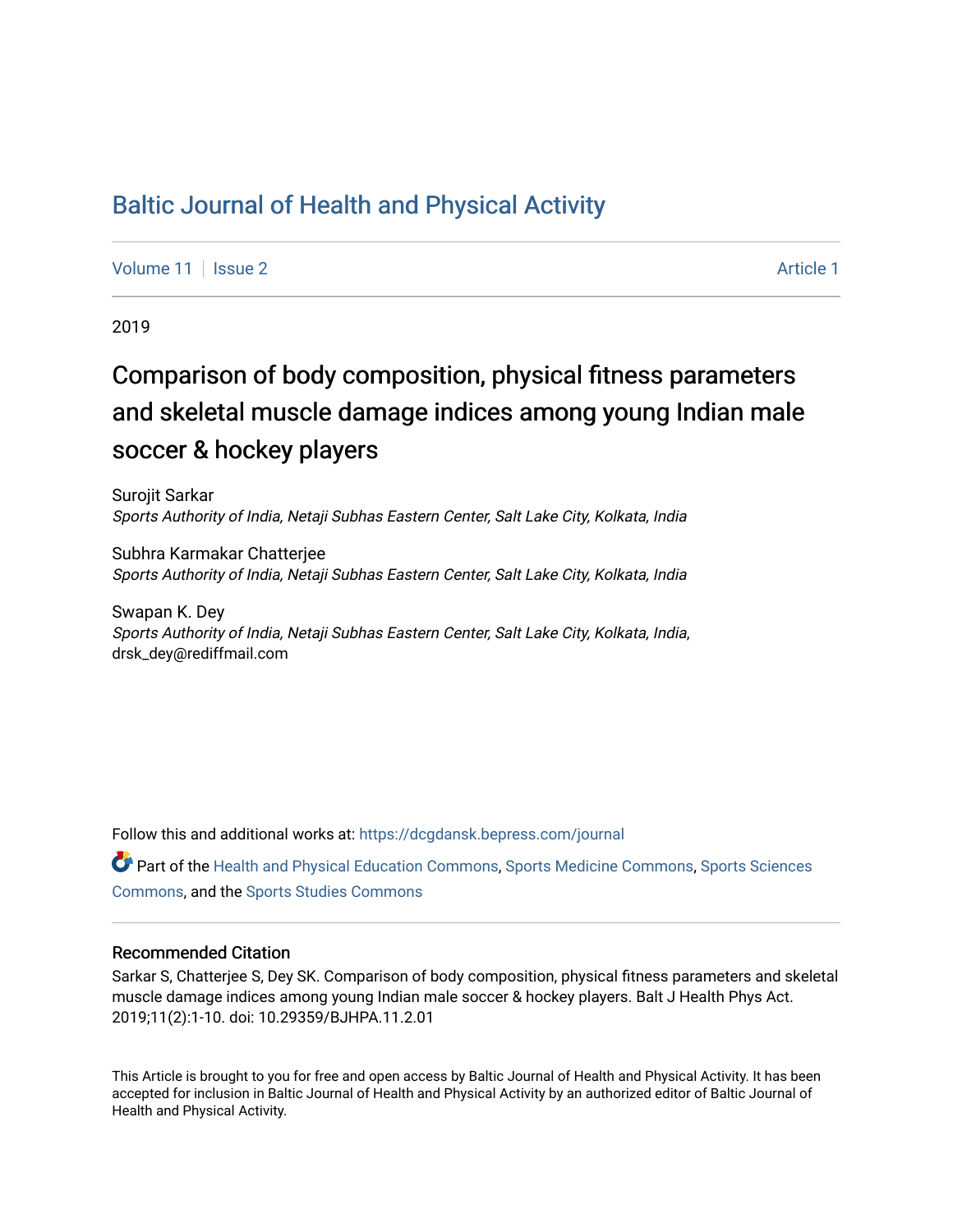# **Comparison of body composition, physical fitness parameters and skeletal muscle damage indices among young Indian male soccer and hockey players**

**Surojit SarkarBCDEF, Subhra Chatterjee (***nee* **Karmakar)AD, Swapan K. DeyAG**

**Authors' Contribution: A** Study Design **B** Data Collection **C** Statistical Analysis

Sports Authority of India, Netaji Subhas Eastern Center, Salt Lake City, Kolkata, India

- **D** Data Interpretation
- **F** Literature Search<br>**G** Funds Collection

|  | <b>G</b> Funds Collection |
|--|---------------------------|
|  |                           |

| abstract                     |                                                                                                                                                                                                                                                                                                                                                                                                                                                                                                                                                                                                                                                                                                                                                                                                                                                                           |
|------------------------------|---------------------------------------------------------------------------------------------------------------------------------------------------------------------------------------------------------------------------------------------------------------------------------------------------------------------------------------------------------------------------------------------------------------------------------------------------------------------------------------------------------------------------------------------------------------------------------------------------------------------------------------------------------------------------------------------------------------------------------------------------------------------------------------------------------------------------------------------------------------------------|
| <b>Background:</b>           | The present study was aimed to evaluate the evidential comparison of anthropometric, body<br>composition, physical fitness parameters and muscle damage indices between soccer and field hockey<br>players.                                                                                                                                                                                                                                                                                                                                                                                                                                                                                                                                                                                                                                                               |
| <b>Material and methods:</b> | Forty-one young Indian male players (including soccer, $N = 18$ , and hockey, $N = 23$ ) were evaluated for<br>anthropometric parameters (height, weight, BMI, BMR), and physical fitness variables (grip strength,<br>back strength, flexibility, VO <sub>2</sub> max, anaerobic power) using standard procedures. Body composition (fat<br>mass, fat free mass, cell mass, muscle mass, fluid content, glycogen, minerals, body density) was<br>assessed by using multi-frequency bioelectrical impedance analyzer (BIA). Muscle damage indices<br>(lactate dehydrogenase, LDH; creatine kinase, CK-MB) were measured via standard spectrophotometric<br>assay protocols.                                                                                                                                                                                               |
|                              | Results: Grip strengths and VO <sub>2</sub> max were found to be significantly higher among field hockey players, whereas<br>lower values were found for relative anaerobic power (Wpower). LDH and CK-MB were found to be<br>higher in soccer players. The correlation study depicts a positive relation between Wpower and LDH<br>$(r = 0.307,$ insignificant) and CK-MB ( $r = 0.330, p < 0.05$ ).                                                                                                                                                                                                                                                                                                                                                                                                                                                                     |
| <b>Conclusions:</b>          | Field hockey players have better muscular coordination and body balance with generous endurance<br>capacity as they have higher strength indices and VO <sub>2</sub> max. Higher glycolytic capacity and sprinting<br>ability was found among soccer players.                                                                                                                                                                                                                                                                                                                                                                                                                                                                                                                                                                                                             |
| Key words:                   | body composition, strength indices, VO <sub>2</sub> max, relative anaerobic power, lactate dehydrogenase, creatine<br>kinase.                                                                                                                                                                                                                                                                                                                                                                                                                                                                                                                                                                                                                                                                                                                                             |
|                              |                                                                                                                                                                                                                                                                                                                                                                                                                                                                                                                                                                                                                                                                                                                                                                                                                                                                           |
| article details              |                                                                                                                                                                                                                                                                                                                                                                                                                                                                                                                                                                                                                                                                                                                                                                                                                                                                           |
|                              | Article statistics: Word count: 3,161; Tables: 6; Figures: 0; References: 33                                                                                                                                                                                                                                                                                                                                                                                                                                                                                                                                                                                                                                                                                                                                                                                              |
|                              | Received: November 2018; Accepted: April 2019; Published: June 2019                                                                                                                                                                                                                                                                                                                                                                                                                                                                                                                                                                                                                                                                                                                                                                                                       |
|                              | Full-text PDF: http://www.balticsportscience.com                                                                                                                                                                                                                                                                                                                                                                                                                                                                                                                                                                                                                                                                                                                                                                                                                          |
|                              | Copyright © Gdansk University of Physical Education and Sport, Poland                                                                                                                                                                                                                                                                                                                                                                                                                                                                                                                                                                                                                                                                                                                                                                                                     |
|                              | Indexation: Celdes, Clarivate Analytics Emerging Sources Citation Index (ESCI), CNKI Scholar (China National Knowledge<br>Infrastructure), CNPIEC, De Gruyter - IBR (International Bibliography of Reviews of Scholarly Literature in<br>the Humanities and Social Sciences), De Gruyter - IBZ (International Bibliography of Periodical Literature in<br>the Humanities and Social Sciences), DOAJ, EBSCO - Central & Eastern European Academic Source, EBSCO -<br>SPORTDiscus, EBSCO Discovery Service, Google Scholar, Index Copernicus, J-Gate, Naviga (Softweco, Primo<br>Central (ExLibris), ProQuest - Family Health, ProQuest - Health & Medical Complete, ProQuest - Illustrata: Health<br>Sciences, ProQuest - Nursing & Allied Health Source, Summon (Serials Solutions/ProQuest, TDOne (TDNet),<br>Ulrich's Periodicals Directory/ulrichsweb, WorldCat (OCLC) |
|                              | Funding: This research received no specific grant from any funding agency in the public, commercial, or not-for-profit sectors.                                                                                                                                                                                                                                                                                                                                                                                                                                                                                                                                                                                                                                                                                                                                           |
|                              | <b>Conflict of interests:</b> Authors have declared that no competing interest exists.                                                                                                                                                                                                                                                                                                                                                                                                                                                                                                                                                                                                                                                                                                                                                                                    |
|                              | Corresponding author: Corresponding author: Dr. S. K. Dey, Senior Scientific Officer, Sports Authority of India, Human Performance Laboratory,<br>Netaji Subhas Center, Salt Lake City, Kolkata-700106, India; e-mail: drsk dey@rediffmail.com.<br>This is an open access article distributed under the terms of the Creative Commons Attribution-Non-commercial 4.0                                                                                                                                                                                                                                                                                                                                                                                                                                                                                                      |

**E** Manuscript Preparation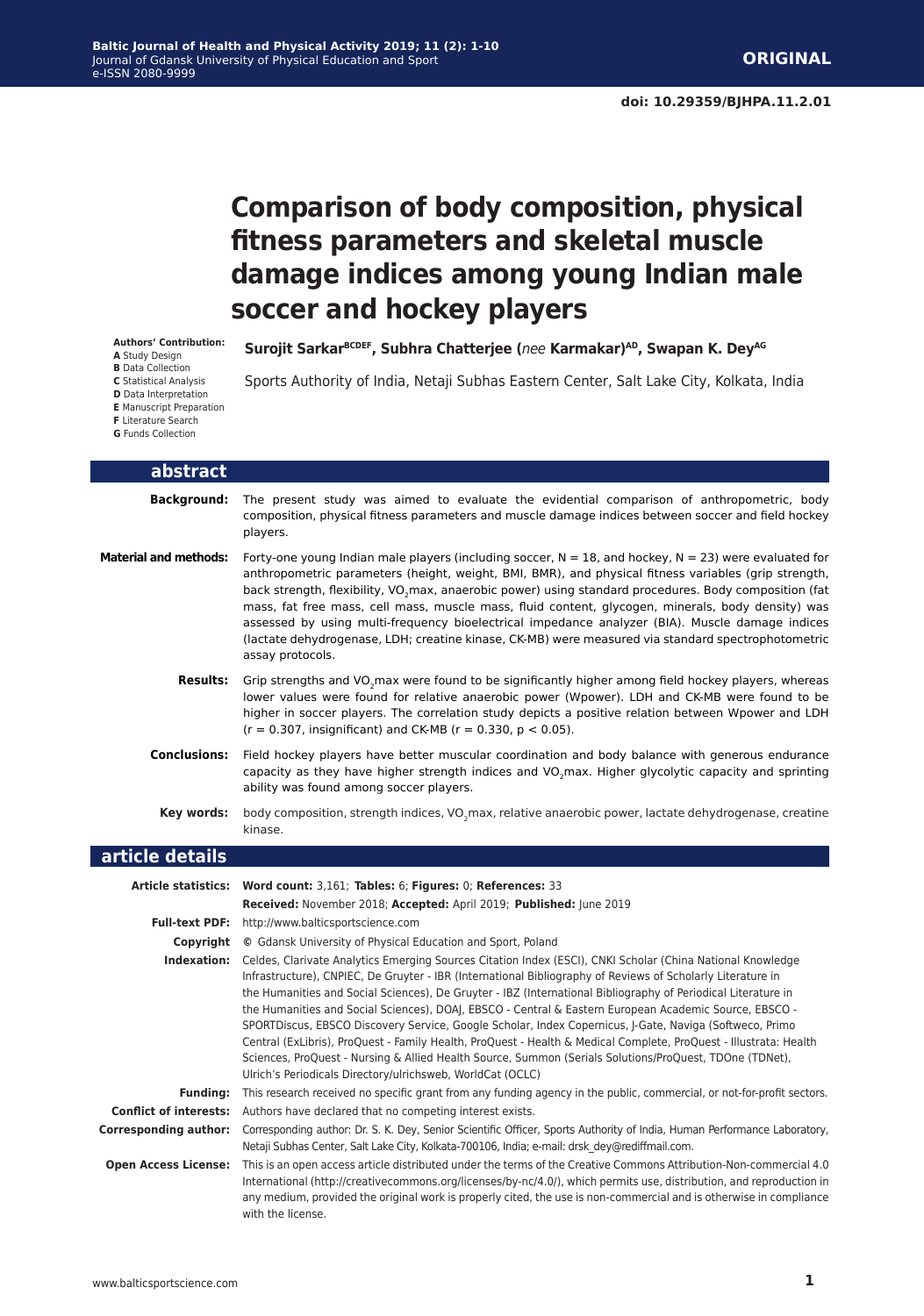### **introduction**

An athlete's acceleration, agility, endurance capacity, explosive power, and muscular strength indices can be influenced by the body morphology, whereas the body composition affects the strength and acceleration [1]. Morphological and physiological fitness for match play depends upon the work rate requirements for the athlete's physical training regimen, frequency of competition, stage of the competitive season, etc. [2]. Sarkar et al. [3] also reported the vital role of physique, body composition, hydration level, strength variables and nutritional status of an athlete to predict the performance level.

Exercise-induced muscle damage following a high intensity workout session, particularly in pre-competitive training session includes repeated muscle action, is hypothesized to be either mechanical, metabolic or both in nature [4–6]. Nybo et al. [5] suggested reduced power, increased creatine kinase (CK) and lactate dehydrogenase (LDH) levels as the most significant indicators of muscle damage [5]. CK and LDH are released from the sarcoplasm into the blood stream as a result of disruption in the sarcomere due to repeated high intensity exercise [7]. Conversely, lower values may point to inadequate training loads not promoting the adaptation [4].

Soccer and field hockey are both similar in nature, but the player's physiological demands are different as the skill-related physical fitness components, i.e., agility, body balance, coordination, power, reaction time and speed, are meant to be different in a sport-related manner [8]. Many studies have tried to reveal the comparative differences between soccer and hockey by mostly identifying general anthropometry [9–11], fitness parameters [9–11], or cardiac efficacy [12]. At the same time, studies involving muscle damage indices along with fitness profile and body composition are rare.

However, there have been numerous rule changes in both games, especially in hockey which transforming it into a faster and more skilful game [11]. As a result, there is a lack of recent research on the comparative assessment of physiological and muscle damage characteristics of elite young male soccer and hockey players.

The aim of the present study was to characterize the muscle damage indices along with the physical fitness parameters and body composition profile in both groups. The study also intended to establish a statistical relationship between muscle damage markers, body composition and some fitness variables during the precompetitive phase.

### **material and methods**

#### **subjects**

The present cross-sectional study was carried out on 41 young Indian male players (including 18 soccer players, mean age =  $15.4 \pm 1.75$  years and 23 field hockey players, mean age =  $15.8 \pm 1.85$  years) living in the Eastern part of India. The sample size was calculated by using PS Power and Sample Size Calculation version 2.1.30. Type I error probability for a two-sided test is 0.05. Power (probability of correctly rejecting the null hypothesis of equal population means given n pairs of patients and a Type I error probability) is 0.8. The difference in population means ( $\delta$ ) = 20. Standard deviation within the group ( $\sigma$ ) = 13. Therefore, the calculated Sample Size was 8. However, considering 20% drop out,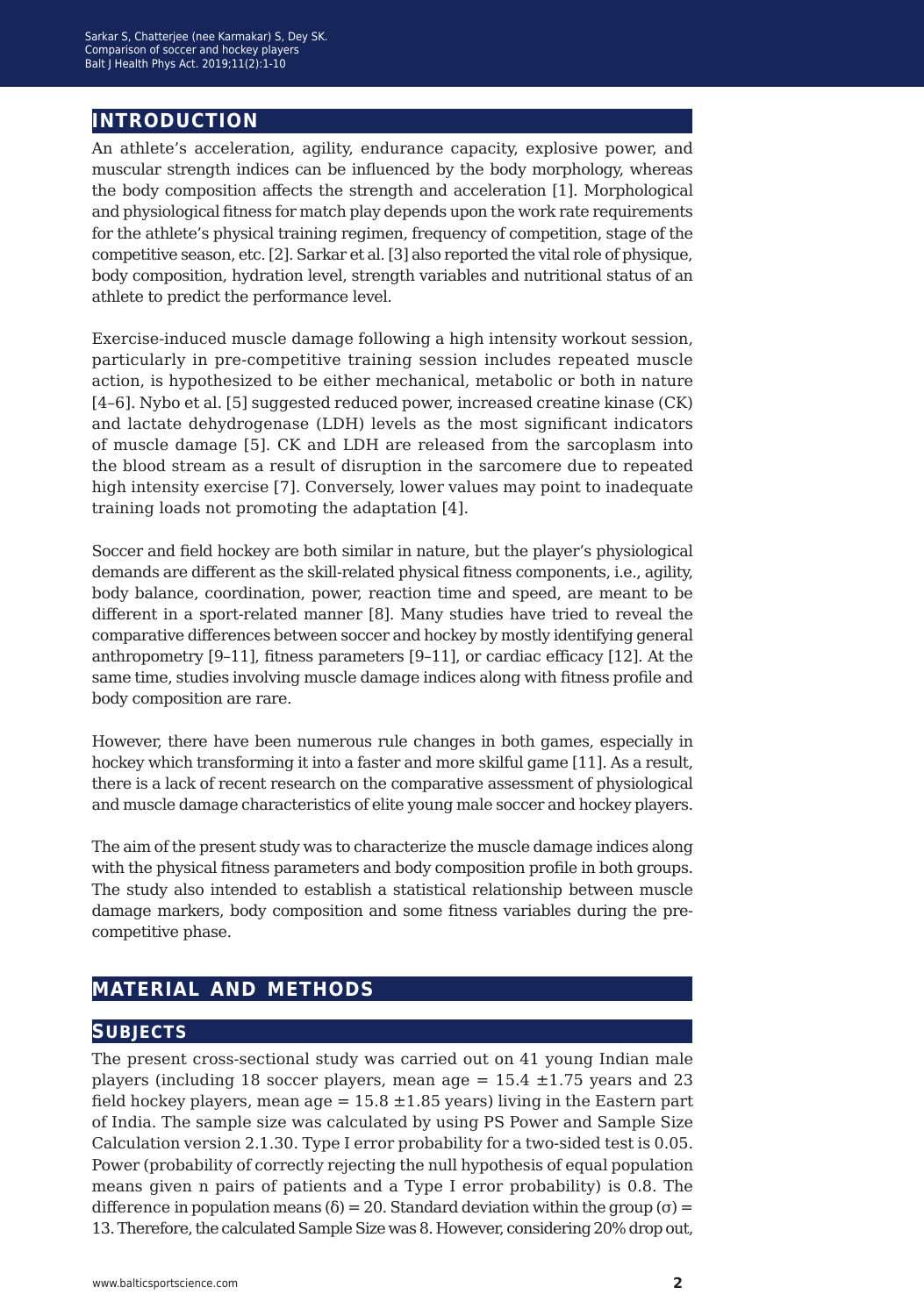performers with minimum 4 yrs of formal training history and came from the Eastern part on India. The players had similar socio-economic status and dietary habits and they were clinically examined by physicians of sports medicine just before commencing the study protocol [13]. A complete explanation of the procedures, potential risks and benefits of the tests were explained to all the subjects, and signed consent was obtained prior to the testing.

#### **training regimen**

The systematic training program was formulated by the qualified coaches under the guidance of scientific experts. The implemented training regimens were similar for both games except the skill training, and it was applied on an average of 4 to 5 hours with warm-up and cool-down sessions before and after the main practice every day except Sundays. Both morning and evening sessions comprised physical and skill training for one and two hours each, respectively. Physical training included different strength, speed and endurance training as well as flexibility exercises. Sports specific strength and endurance training followed. The players were also provided with psychological training sessions beside the technical and tactical training.

#### **anthropometric and various fitness measures**

Physical characteristics, i.e. standing height (cm) was measured to the nearest 0.1 cm using a Seca Alpha stadiometer (model – 213, Seca Deutschland, Germany), and body weight (kg) was measured to the nearest 0.1 kg using calibrated Seca alpha weighing scales (model 770) following the standard procedure [14]. The Body Mass Index (BMI) was calculated [15]. Handgrip strength (kg), relative back strength (/kg body weight) and trunk flexibility (cm) were measured with the help of a handgrip dynamometer (Grip-D, Takei A5401, Takei Scientific Instruments Co., Ltd., Japan), a back strength dynamometer and a sit-reach flexometer (Lafayette Instrumental co, USA) using standard procedures [16].

#### **evaluation of aerobic and anaerobic power**

A modified 20m multistage fitness test (Beep test) was conducted to measure the maximal aerobic capacity ( $VO<sub>2</sub>$ max). Players had to maintain the running speed over the 20m distance with the increasing frequency of 'beep' sound. The final estimation of VO<sub>2</sub>max was found from the shuttle scores by using a standard chart of the beep test [5]. Running-based Anaerobic Sprint Test (RAST) was conducted to measure the players' power output. Six consecutive sprints were done with maximum acceleration and a 10-sec break after each sprint. Each sprint time was recorded by using the Brower timing gate system (Brower Timing Systems, USA) [5]. Absolute peak power was the maximum power found among 6 runs of each individual, and the relative peak power (Wpeak) was then calculated. Anaerobic power of each run and Wpeak were calculated from the following formula:

- Power = (Weight  $\times$  Distance <sup>2</sup>) ÷ Time <sup>3</sup>
- Relative peak power = (Absolute peak power  $\div$  body weight)

#### **body composition**

Body composition, including body fat mass (FM, %), fat free mass (FFM, kg), total body water (TBW, %), TBW:FFM, extra cellular water (ECW, %), ECW:FFM, intra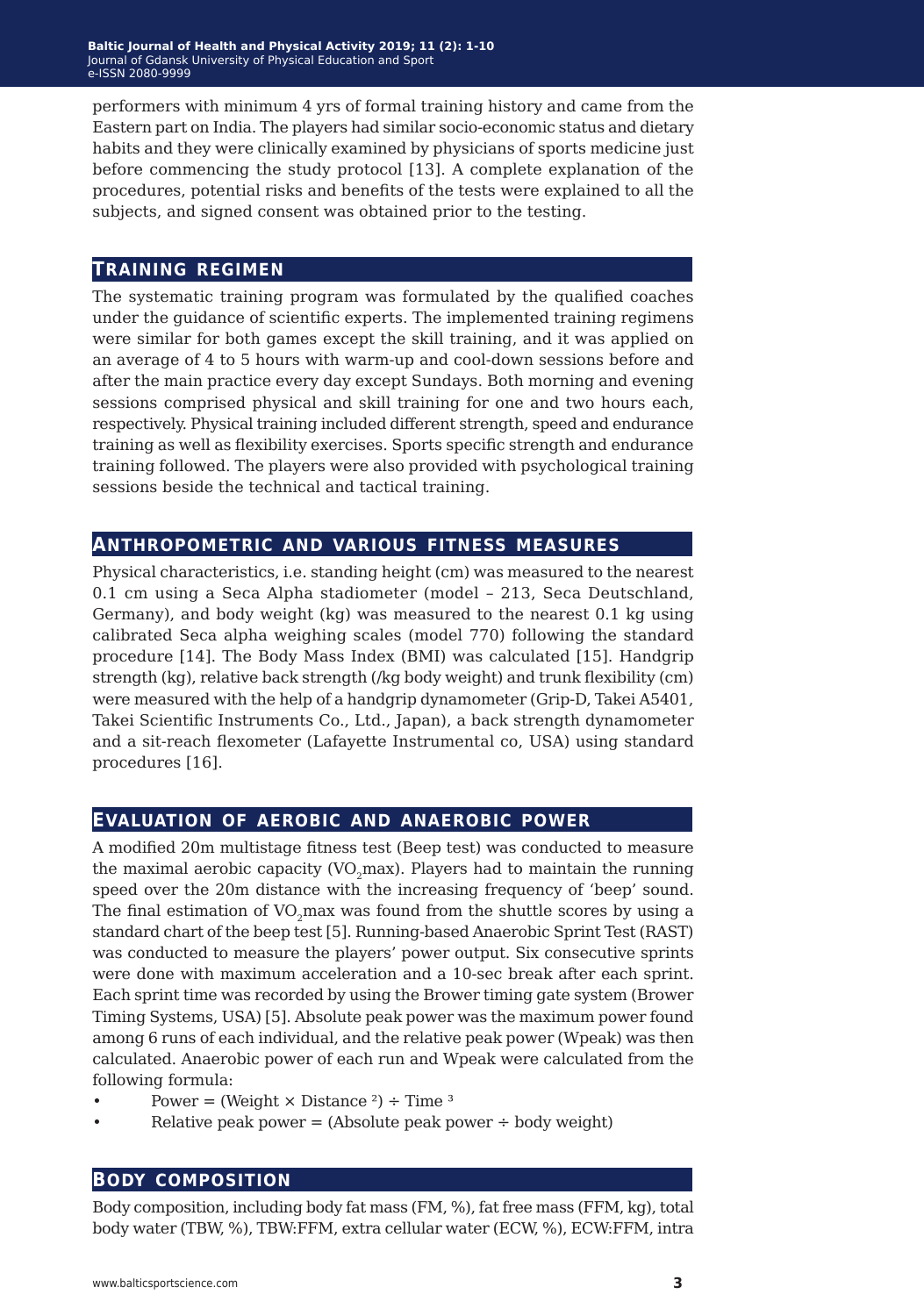cellular water (ICW, %), ICW:FFM, ECW: ICW, body cell mass (BCM, kg), BCM: weight, muscle mass (MM, kg), MM: weight, total body potassium (TBK, gm), total body calcium (TBCa, gm), glycogen (gm) and minerals (kg), weremeasured using multi-frequency Bioelectrical Impedance Analyzer (BIA) with the standard procedure (Maltron Bioscan 920-2, Made in UK) [5].

#### **measurements of biochemical parameters**

Blood samples were obtained from the antecubital vein in a random condition. Immediately after blood collection, both of the tests for lactate dehydrogenase (LDH, U/L), creatine kinase (CK-MB, U/L) and hemoglobin (Hb, mg/dl) were done via standard protocol. Hemoglobin (Hb) levels were determined using a Beckman Coulter Gen S system (Beckman Coulter Inc., Fullerton, CA, USA) [17].

### **measurements of CK-MB**

CK-MB assay is based on the dephosphorylation of creatine phosphate, the liberated ATP being linked to the glucose/hexokinase/glucose-6-phosphate dehydrogenase reactions. N-acetyl cysteine is used to reactivate the enzyme, which is rapidly inactivated due to the oxidation of the sulphydryl groups in the active site of the enzyme. The rate of NADPH formation, measured photometrically is proportional to the catalytic concentration of CK-MB and the CK-MB activity also measured at 340 nm [18].

Percentage of CK-MB activity in the sample:

CK-MB Activity ------------------------ × 100 = % CK-MB Activity CK Total Activity

#### **assay for lactate dehydrogenase (ldh)**

The lactate dehydrogenase method is based on the conversion of pyruvate to lactate, at a temperature of 37°C and a total reaction time of 120 s. A measured amount of serum – diluted threefold – is added to the strip, which contains pyruvate and NADH. Lactate dehydrogenase activity is measured by means of reflectance spectroscopy, by the rate of the disappearance of NADH at 340 nm with reference to a calibration curve generated using lactate dehydrogenase calibrators [19].

#### **statistical analysis**

Statistical Program for Social Sciences (SPSS) version 16.0 for Windows (SPSS Inc., Chicago, Il, USA) was used to analyze the dataset of the present study. All values were expressed as means ±standard deviation (SD). Differences in the variables between the groups were analyzed through an independent sample t-test. Pearson correlation was run between some vital parameters to establish the relationship. Scatter plots including a regression equation were also done. A confidence level at  $95\%$  ( $p \le 0.05$ ) was considered as significant.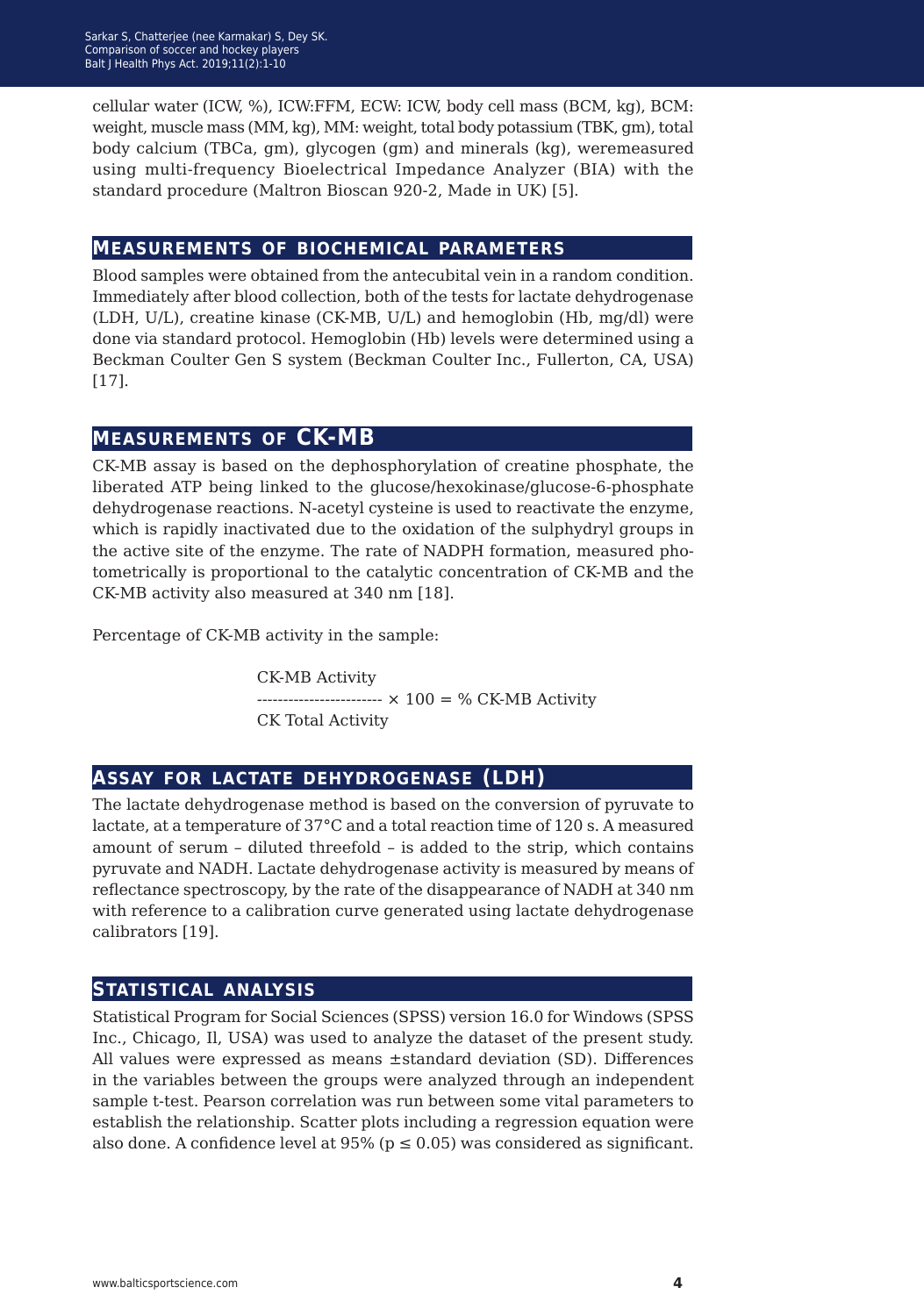#### **results**

Table 1 presents a comparison of various anthropometric parameters between male soccer and hockey players. No significant differences were identified for the following variables: age, height, weight, BMI and BMR. However, hockey players were found to be slightly heavier than soccer players in a height balanced manner.

Table 2 reveals a comparison of body fluids and hydration status between soccer and hockey players. No significant differences were identified for the following body fluid parameters: TBW, TBW:FFM, ECW, ECW:FFM, ICW, ICW:FFM, ECW:ICW, plasma volume.

Table 1. A comparison of various anthropometric parameters between male soccer and field hockey players

| Parameters    | Soccer players<br>$(n=18)$ | Hockey players<br>$(n=23)$ | Level of<br>significance<br>(2 tailed) | t value  |
|---------------|----------------------------|----------------------------|----------------------------------------|----------|
| Age (yrs)     | $15.4 \pm 1.75$            | $15.8 + 1.85$              | $0.539$ (NS)                           | $-0.621$ |
| Height (cm)   | $167.4 \pm 7.90$           | $167.9 \pm 5.78$           | 0.827(NS)                              | $-0.220$ |
| Weight (kg)   | $55.9 \pm 7.16$            | $58.8 \pm 7.04$            | $0.201$ (NS)                           | $-1.302$ |
| BMI $(kq/m2)$ | $20.0 \pm 1.97$            | $20.6 \pm 1.52$            | $0.294$ (NS)                           | $-1.063$ |
| <b>BMR</b>    | 1768.4±164.57              | 1787.9±134.17              | $0.679$ (NS)                           | $-0.417$ |

*Values are mean ± SD, NS = not significant, BMI= Body mass index, BMR= Basal metabolic rate.*

| Table 2. A comparison of body fluid levels between male soccer and field hockey players |  |  |  |  |
|-----------------------------------------------------------------------------------------|--|--|--|--|
|-----------------------------------------------------------------------------------------|--|--|--|--|

| Parameters               | Soccer players<br>$(n=18)$ | Hockey players<br>$(n=23)$ | Level of<br>significance<br>(2 tailed) | t value  |
|--------------------------|----------------------------|----------------------------|----------------------------------------|----------|
| Total Body Water (%)     | $60.9 + 11.06$             | $60.4 + 4.73$              | 0.836(NS)                              | 0.208    |
| <b>TBW:FFM</b>           | $0.7 + 0.11$               | $0.7 + 0.02$               | $0.684$ (NS)                           | $-0.413$ |
| Extra Cellular Water (%) | $35.6 + 4.94$              | $34.5 + 6.08$              | 0.524(NS)                              | 0.643    |
| ECW:FFM                  | $0.4 + 0.05$               | $0.4 + 0.04$               | 0.650(NS)                              | 0.457    |
| Intra Cellular Water (%) | $64.4 + 4.94$              | $65.5 + 6.08$              | 0.524(NS)                              | $-0.643$ |
| ICW:FFM                  | $0.8 + 0.09$               | $0.8 + 0.14$               | $0.313$ (NS)                           | $-1.023$ |
| <b>ECW/ICW</b>           | $0.6 + 0.12$               | $0.5 + 0.14$               | $0.585$ (NS)                           | 0.551    |
| Plasma volume (It)       | $2.7 \pm 0.71$             | $2.6 \pm 0.69$             | 0.620(NS)                              | 0.500    |

*Values are mean ± SD, NS = not significant, ECW/ICW= Extra cellular water/Intra cellular water.*

Table 3 represents a comparison of body composition between soccer and hockey players, where all the following variables showed no significant differences between them. BF %, FFM, protein mass and TBCa were found to be slightly higher in hockey players than in soccer players, whereas a slightly higher value in body density was identified among soccer players than in their hockey peers.

Table 4 depicts a comparison of physical fitness parameters between soccer and hockey players. Handgrip strength (right side,  $p < 0.05$  and left side,  $p < 0.01$ ), VO<sub>2</sub>max ( $p < 0.001$ ), Wpower (relative anaerobic power,  $p < 0.05$ ) were found to be significantly higher in male hockey players than in their soccer peers. However, soccer players were found to be insignificantly more flexible than hockey players.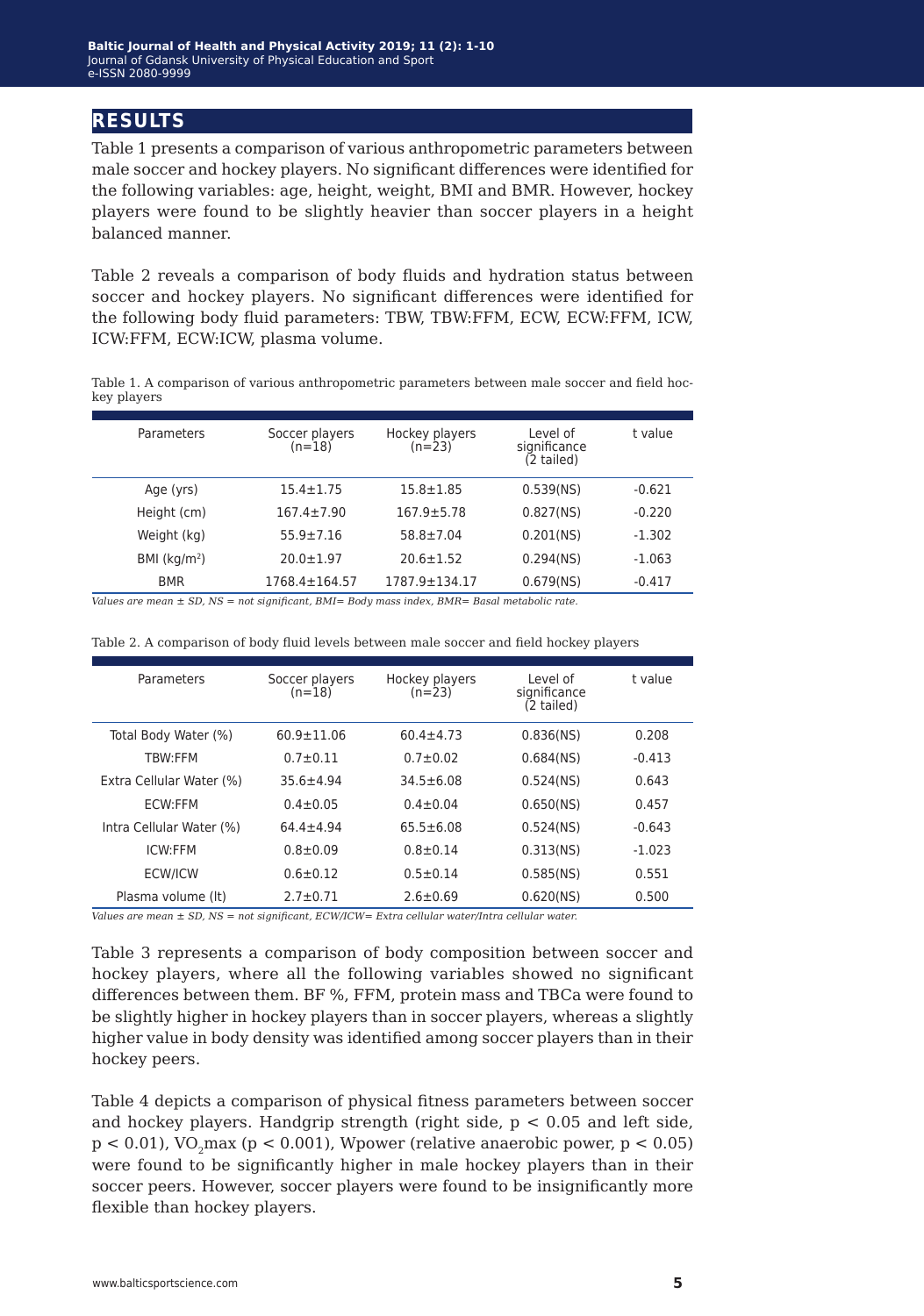Samare, Shatter, School Ramanar, S, S, Blood Blood K-booder after hours, projects<br>alt I Haalth Phys Act, 2010-11/2)-1-10 Balt J Health Phys Act. 2019;11(2):1-10 Sarkar S, Chatterjee (nee Karmakar) S, Dey SK.

Table 3. A comparison of body composition parameters between male soccer and field hockey players

| Parameters           | Soccer players<br>$(n=18)$ | Hockey players<br>$(n=23)$ | Level of<br>significance<br>(2 tailed) | t value  |
|----------------------|----------------------------|----------------------------|----------------------------------------|----------|
| Body Fat (%)         | $15.6 + 5.38$              | $17.5 \pm 6.87$            | 0.338(NS)                              | 0.969    |
| Fat Free Mass (kg)   | $47.2 \pm 6.81$            | $48.5 \pm 6.68$            | 0.551(NS)                              | $-0.601$ |
| Body Cell Mass (kg)  | $26.6 \pm 3.87$            | $26.9 \pm 3.02$            | $0.786$ (NS)                           | $-0.274$ |
| <b>BCM: weight</b>   | $0.5 \pm 0.04$             | $0.5 \pm 0.02$             | $0.056$ (NS)                           | 1.966    |
| Muscle Mass (kg)     | $23.3 \pm 3.67$            | $23.8 + 3.03$              | 0.611(NS)                              | $-0.513$ |
| MM: weight           | $0.4 \pm 0.03$             | $0.4 \pm 0.03$             | 0.226(NS)                              | 1.231    |
| Protein mass (kg)    | $8.5 \pm 2.29$             | $9.5 \pm 1.73$             | $0.106$ (NS)                           | $-1.655$ |
| TBK (gm)             | $125.1 \pm 17.9$           | $128.1 \pm 14.46$          | 0.556(NS)                              | $-0.594$ |
| TBCa (gm)            | $947.8 \pm 184.90$         | $957.2 \pm 133.28$         | $0.851$ (NS)                           | $-0.190$ |
| Glycogen (gm)        | $434.3 \pm 66.36$          | $437.0 \pm 57.22$          | 0.890(NS)                              | $-0.139$ |
| Mineral (kg)         | $3.2 \pm 1.01$             | $3.4 \pm 0.61$             | $0.606$ (NS)                           | $-0.519$ |
| Body density (kg/lt) | $1.2 + 0.70$               | $1.1 \pm 0.02$             | $0.312$ (NS)                           | 1.042    |

*Values are mean ± SD, NS = not significant; TBK= Total body potassium, TBCa= Total body calcium, BCM= Body cell mass..*

Table 4. A comparison of physical fitness variables between male soccer and field hockey players

| Parameters                         | Soccer players<br>$(n=18)$ | Hockey players<br>$(n=23)$ | Level of<br>significance<br>(2 tailed) | t value  |
|------------------------------------|----------------------------|----------------------------|----------------------------------------|----------|
| $HGS-R$ ( $kg$ )                   | $38.8 + 4.58$              | $41.6 \pm 4.10$            | $0.050*$                               | $-2.012$ |
| $HGS-L$ (kg)                       | $38.4 \pm 4.19$            | $42.6 \pm 4.67$            | $0.005**$                              | $-3.003$ |
| RBS (/kg wt.)                      | $2.0 \pm 0.21$             | $2.0 \pm 0.20$             | $0.628$ (NS)                           | $-0.488$ |
| Trunk flexibility (cm)             | $15.1 \pm 7.0$             | $12.8 + 3.05$              | $0.202$ (NS)                           | 1.314    |
| VO <sub>2</sub> max (ml/kg/min)    | $46.5 \pm 4.51$            | $53.5 \pm 4.26$            | $0.000***$                             | $-5.087$ |
| Absolute anaerobic power (watt)    | $418.8 \pm 110.88$         | 383.5±72.61                | 0.226(NS)                              | 1.231    |
| Relative anaerobic power (watt/kg) | $7.4 \pm 1.42$             | $6.5 \pm 0.85$             | $0.023*$                               | 2.416    |

*Values are mean ± SD,\*= p<0.05, \*\*= p<0.01, \*\*\*= p<0.001, NS = not significant; HGS-R= Handgrip strength (Right), HGS-L= Handgrip strength (Left), RBS= Relative back strength.*

Table 5 reveals a comparison of some biochemical parameters between male soccer and hockey players. After the comparison, LDH and hemoglobin were found to be significantly ( $p < 0.05$ ) higher in soccer and hockey players, respectively. However, a higher prevalence of CK-MB was identified in soccer players but in a statistical insignificant manner.

Table 5. A comparison of some biochemical parameters between male soccer and field hockey players

| Parameters         | Soccer players<br>(n=18) | Hockey players<br>(n=23) | Level of<br>significance<br>(2 tailed) | t value  |
|--------------------|--------------------------|--------------------------|----------------------------------------|----------|
| LDH (U/L)          | $253.3 \pm 64.11$        | $219.8 \pm 32.78$        | $0.036*$                               | 2.171    |
| CK-MB (U/L)        | $31.1 \pm 15.08$         | $26.6 \pm 4.60$          | 0.236(NS)                              | 1.223    |
| Hemoglobin (mg/dl) | $14.4 \pm 0.83$          | $15.0 \pm 0.91$          | $0.018*$                               | $-2.466$ |

*Values are mean ± SD,\*= p<0.05, NS = not significant; LDH= Lactate dehydrogenase, CK-MB= Creatine kinase (MB isoenzyme).*

Table 6 presents the correlation coefficient between some vital parameters with RBS, Wpower and VO<sub>2</sub>max from the combined data of the studied young male athletes. Only CK-MB positively and significantly ( $p < 0.05$ ) correlated with relative anaerobic power. On the other hand, LDH and CK-MB positively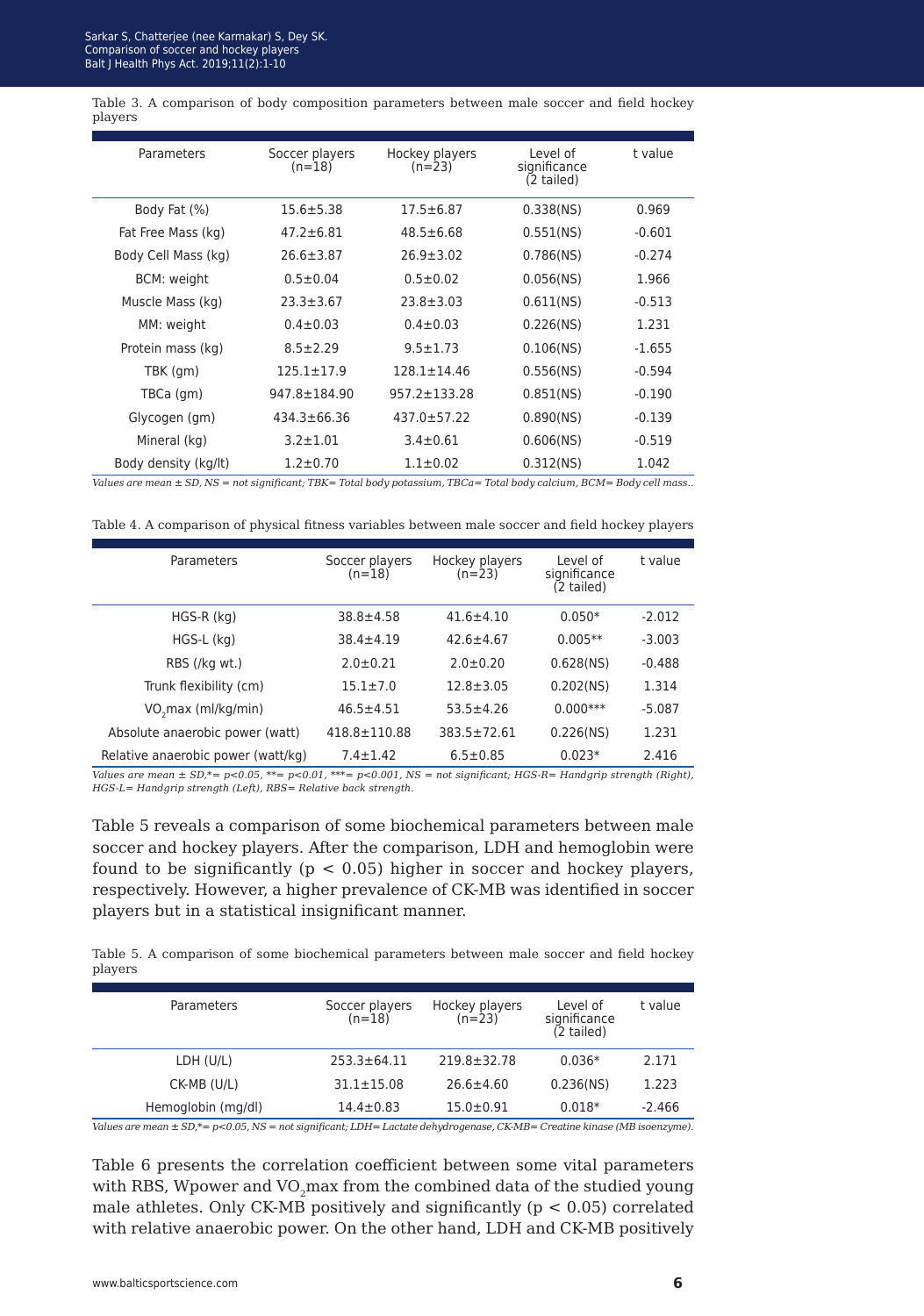correlated with RBS and anaerobic power output but negatively correlated with VO<sub>2</sub>max. All three fitness indices positively correlated with relative BCM, relative MM and negatively correlated with FM% but in a statistical insignificant manner.

Table 6. Pearson correlation between some body composition variables and biochemical marker enzymes with vital physical fitness parameters

|              | <b>RBS</b> | Wpower  | VO, max |
|--------------|------------|---------|---------|
| <b>FM %</b>  | $-145$     | $-.181$ | $-.054$ |
| Relative BCM | .167       | .254    | .033    |
| Relative MM  | .003       | .277    | .048    |
| LDH          | .192       | .307    | $-.203$ |
| CK-MB        | .055       | $.330*$ | $-.118$ |

*\*= p<0.05, FM%= Fat mass %, Relative\_BCM= ratio of BCM: weight, Relative\_MM= ratio of MM: weight, LDH= Lactate dehydrogenase, CK-MB= Creatine kinase (MB isoenzyme), RBS= Relative back strength, Wpower= Relative anaerobic power, VO2max= Maximum oxygen consumption.*

#### **discussion**

Soccer and field hockey are similar in nature, but the player's physiological profiles are different as the skill-related physical fitness components are meant to be differ among both the games [8]. These games have specific demands for the body size, shape, body fluids concentrations, minerals content, cardiovascular endurance, muscular strength, body balance etc., which are the most important prerequisites to succeed in the competition [20]. The present study provides a clear difference between the games when compared for the muscular strength, endurance capacity and anaerobic power along with some marker enzymes for skeletal muscle damage.

Physique, including height and weight, plays a vital role for better performance [21]. The present study identified field hockey players as slightly heavier than soccer players, while the age and height have no such differences. This difference in body weight may be due to the higher proportion of FM% and FFM in the same group. The present result may count as advantageous for hockey players, as both the games belong to high contact division play where a good amount of fat can reduce the chance of injury during play [20]. However, the reduced FM% in soccer players may also depict their higher ability to accelerate and gain speed during the game [2].

Significantly higher handgrip strength for both hands (right,  $p=0.05$  and left, p=0.005) was found among hockey players which might help them to hold the stick firmly and to take a forceful strike in the proper direction [22]. This significantly higher muscular isometric strength may be due to the muscular hypertrophy and higher protein mass content among hockey players than in soccer players, and the same was proved by Hoffman et al. [23]. The similar content in body weight balanced BCM, MM along with ions and mineral balance in both the present groups may depict the identical muscular hypertrophy development and muscular contractility after systematic training [3].

Body's hydration status is a measure of athlete's performance as hypohydration (>2% body mass loss) can impair endurance performance [6]. However, performance in team sports (i.e., soccer, hockey) is dependent upon cognitive functioning (e.g., attention, decision of passing, reaction time, etc.), the execution of sport-specific technical skills (e.g., shooting, passing, dribbling, etc.) and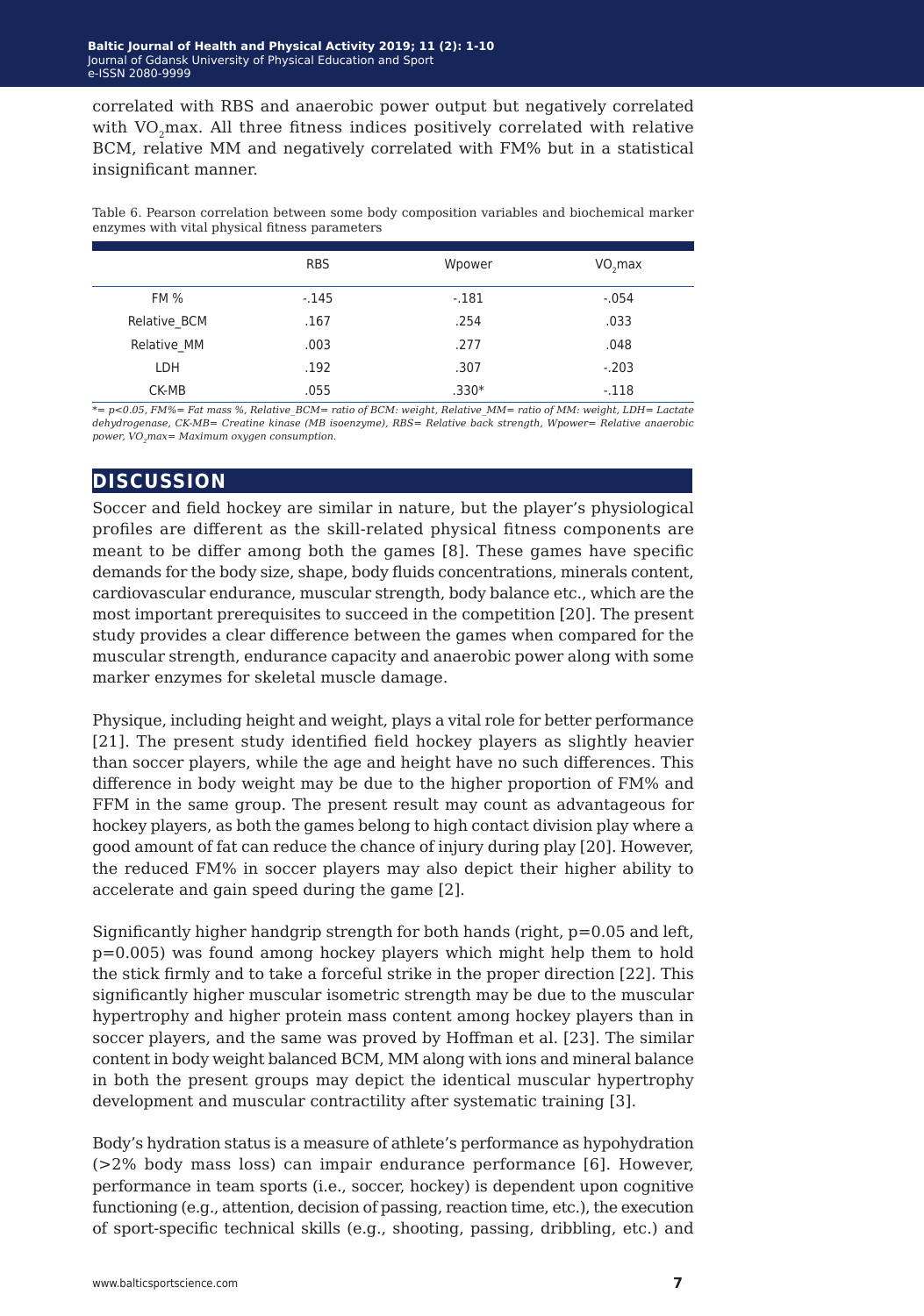related to the hydration status. The present study showed no significant differences between the variables of hydration and the fluid status. This may indicate the similarity in exercise intensity of workouts during training sessions and as well as during playing sessions [24].

Aerobic capacity certainly plays an important role in modern field hockey and has a major influence on technical performance and tactical choices [22]. The present study depicted a significant increase in  $VO<sub>2</sub>$ max (p < 0.001) in hockey players than their soccer counterparts. The increase in the peripheral factor gradient, i.e. muscle capillary and mitochondrial density, may be acting as responsible factors for improving  $VO<sub>2</sub>$  max in the field hockey players [25]. Bassett and Howley [26] also observed an increase in VO<sub>2</sub>max which might be due to a certain increase in cardiac output as a result of muscular over perfusion during exercise. According to some researchers, the probable reason against the improvement in VO<sub>2</sub>max might be the increase in left ventricular (LV) muscle mass, LV contractility during exercise, stroke volume which ultimately increased the cardiac output [27, 28].

In the present study, relative anaerobic power output was found to be significantly ( $p = 0.023$ ) higher in soccer players which may indicate the higher lactate tolerance of these players than their hockey counterparts [29]. The present result may confer the higher sprinting ability of soccer players within the anaerobic zone and depict a higher glycolytic activity level [30, 31]. However, some studies corroborate the same result of improved anaerobic power output even at the lactate threshold point in sedentary men [29]. MacDougal et al. [31] reported that short but intense sprint training (around ≥ 90% HRmax) can enhance glycolytic and oxidative enzyme activity, as well as maximum short-term power output.

The activity levels of CK and LDH have been used as indicators against muscle damage due to high intensity exercise under resistance or aerobic training [8, 9]. In the present study, relative anaerobic power positively correlated with the resting value of LDH ( $r = 0.307$ , insignificant) and CK-MB ( $r = 0.330$ ,  $p < 0.05$ ). Although LDH was found to be significantly higher among the group of soccer players, along with the significantly higher relative anaerobic power, which may confer the involvement of excessive moderate to high intensity eccentric phase muscle activity [9]. Increase in the resting LDH activity for up to 24 hours may result from the immunological and hormonal changes due to stress-tension association with aerobic and resistance training [32]. Moreover, Urhausen and Kindermann [33] said that some athletes show only small increases in CK activity and that was due to a lower permeability of muscle cell membranes.

#### **conclusions**

Systematic training within the hydration limit corroborates more muscular damage (increased CK and LDH) among the soccer players than among the hockey players, which was associated with the reduction in muscular strength and endurance in the same group. On the other hand, creatine kinase showed a significant positive relationship with relative anaerobic power. The study may also reveal a higher glycolytic activity and sprinting ability of soccer players by better maintenance of the anaerobic zone with higher relative anaerobic power. Overall, this type of study can help to strengthen the database of South-East Asian team athletes and can be used as baseline data for future research.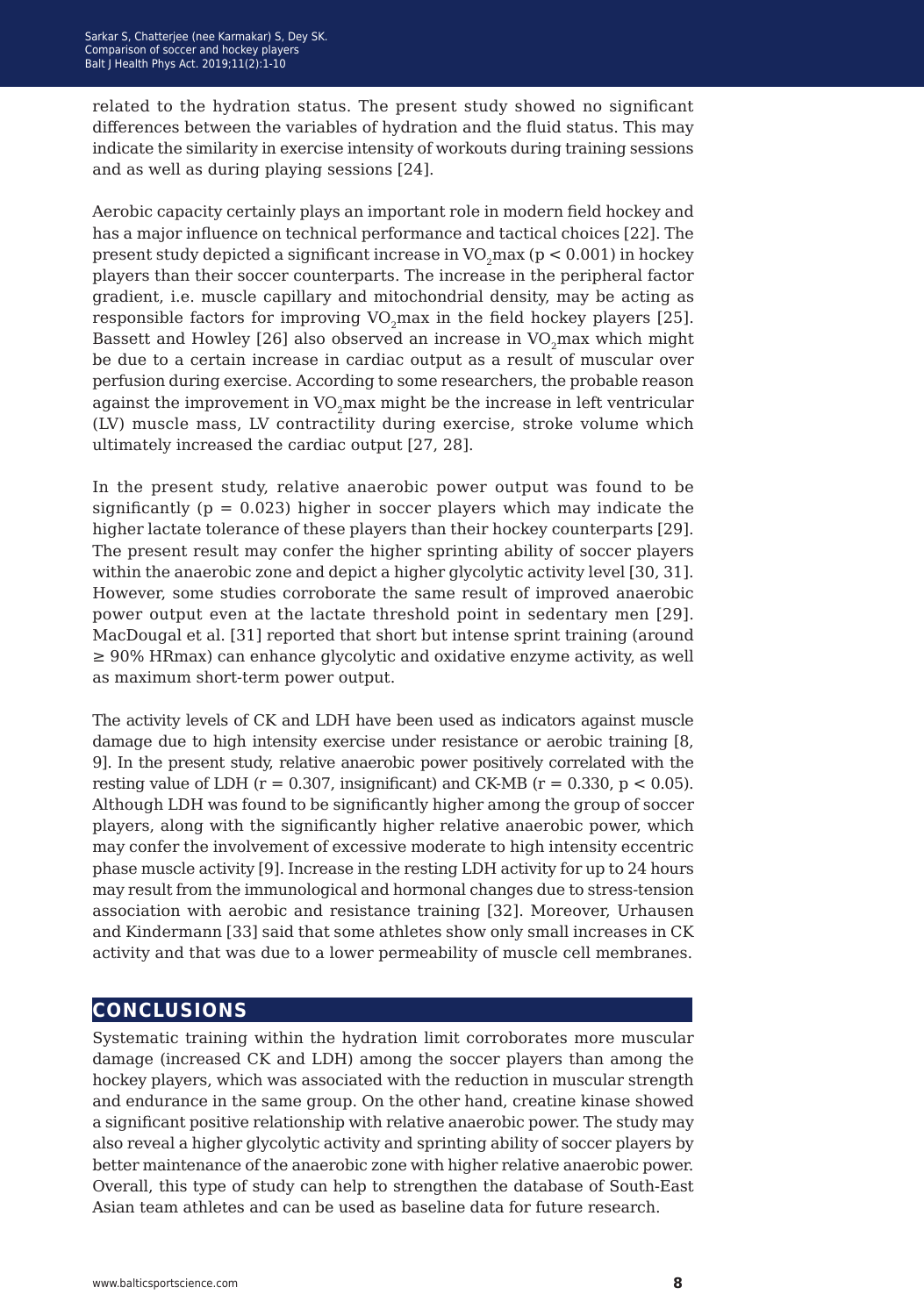#### **limitation of the study**

The present study does not have any sedentary data (control group) to compare. It does not conclude the positional variance between the playing groups as the data were not collected as per the playing position.

#### **references**

- [1] Nancy R, Nancy M, Langley S, et al. Nutrition and Athletic Performance. Medscape. 2010.
- [2] Chatterjee S, Chatterjee P, Bandhyopadhyay A. Validity of Queen's College Step Test for estimation of maximal oxygen uptake in female students. Indian J Med Res. 2005;121(1):32-5.
- [3] Sarkar S, Debnath M, Chatterjee S, et al. Assessment of Nutritional Status, Body Composition Parameters & Physiological Profiles of Young Male Taekwondo and Wushu Players. Int J Sports Sci Med. 2018;2(1):001-7.
- [4] Singh G, Soodan JS, Kumar S. The relationship between creatine kinase and cortisol level of young Indian male athletes. J Exer Sci Physiotherapy. 2014;2:111-113. [https://doi.org/10.18376//2014/](https://doi.org/10.18376//2014/v10i2/67143
) [v10i2/67143](https://doi.org/10.18376//2014/v10i2/67143
)
- [5] Nybo L, Girard O, Mohr M, Knez W, Voss S and Racinais S. Markers of muscle damage and performance recovery after exercise in the heat. Med Sci Sports Exerc. 2013;45(5):860-868. [https://doi.org/10.1249/](https://doi.org/10.1249/MSS.0b013e31827ded04
) [MSS.0b013e31827ded04](https://doi.org/10.1249/MSS.0b013e31827ded04
)
- [6] Foschini D, Prestes J. Acute hormonal and immune responses after a bi-set strength training. Fit Perform J. 2007;6:38-44. <https://doi.org/10.3900/fpj.6.1.38.e>
- [7] Tolfrey K, Jones AM, Campbell IG. The effect of aerobic exercise training on the lipid-lipoprotein profile of children and adolescents. Sports Med. 2000;29:99-112. [https://doi.org/10.2165/00007256-](https://doi.org/10.2165/00007256-200029020-00003) [200029020-00003](https://doi.org/10.2165/00007256-200029020-00003)
- [8] Singh K, Kumar R. Comparative study of selected physical fitness components between hockey and soccer players of university level. Int J Academic Res Development. 2018;2(3):345-347.
- [9] Ajayaghosh MV. Comparative study of selected fitness variables among men football and hockey players. Int J Physiol Nutrition Physical Edu. 2017;2(2):792-794.
- [10] Singh K, Kumar R. Comparative study of selected physical fitness components between hockey and soccer players of university level. Int J Academic Res Development. 2018;2(3):345-347.
- [11] Prajapat A, Ahmed I, Khan Z, Ali K, Hussain ME. Cardiac autonomic profile of soccer field hockey and basketball players: a comparative study. Asian J Sports Med. 2018;9(2):e62492. [https://doi.](https://doi.org/10.5812/asjsm.62492
) [org/10.5812/asjsm.62492](https://doi.org/10.5812/asjsm.62492
)
- [12] Durandt JJ, Evans JP, Revington P, Jones AT, Lamberts RP. Physical profiles of elite male field hockey and soccer players – application to sport-specific tests. SAJSM. 2007;19(3):53-55. [https://doi.](https://doi.org/10.17159/2078-516X/2007/v19i3a257
) [org/10.17159/2078-516X/2007/v19i3a257](https://doi.org/10.17159/2078-516X/2007/v19i3a257
)
- [13] SAI: Sports Authority of India National Sports Talent Contest Scheme, Spotting and Nurturing of Sport Talent. Appendix D. 1992:110-116.
- [14] Hawes MR, Martin AD. Human body composition, In: Kinanthropometric and exercise physiology laboratory manual: test, procedures and data second edition. Volume 1: anthropometry. London, Routledge, 2001. (chapter 1)
- [15] WHO. Physical status: the use and interpretation of anthropometry. Report of a WHO expert committee. World Health Organ Tech Rep. 1995;854:1-452.
- [16] Debnath M, Roy M, Chatterjee S, Dey SK. Body composition profile of elite Indian male and female archers a comparative study. IJHPECSS. 2016;23(1):19-25.
- [17] Bozkaya G, Ozgu E, Karaca B. The association between estimated average glucose levels and fasting plasma glucose levels. Clinics (Sao Paulo). 2010;65(11):1077-80. [https://doi.org/10.1590/S1807-](https://doi.org/10.1590/S1807-59322010001100003) [59322010001100003](https://doi.org/10.1590/S1807-59322010001100003)
- [18] Young DS. Effects of disease on Clinical Lab. Tests, 4th ed AACC 2001.
- [19] Stevens JF, Tsang W, Newall RG. Measurement of the enzymes lactate dehydrogenase and creatine kinase using reflectance spectroscopy and reagent strips. J Clin Pathol. 1983;36(12):1371-1376. <https://doi.org/10.1136/jcp.36.12.1371>
- [20] Dey SK, Kar N, Debray P. Anthropometric, motor ability and physiological profiles of Indian national club footballers: a comparative study. S Afr J Res Sport Phys Educ Recreation. 2010;32(1):43-56. <https://doi.org/10.4314/sajrs.v32i1.54089>
- [21] Dey SK, Jana S, Bandopadhyay A. Effect of training on various anthropometric and physiological profiles of Indian national women soccer players. European J Sports Exerc Sci. 2015;4(1):1-9.
- [22] Manna I, Khanna KL, Dhara PC. Effect of Training on Body Composition, Physiological and Biochemical Variables of Field Hockey Players. Advances in Applied Physiology. 2016;1(2):31-37. [https://doi.](https://doi.org/10.11648/j.aap.20160102.13) [org/10.11648/j.aap.20160102.13](https://doi.org/10.11648/j.aap.20160102.13)
- [23] Hoffman JR, Ratamess NA, Kang J, Flavo MJ, Faigenbaum AD. Effects of protein supplementation on muscular performance and resting hormonal changes in college football players. J Sports Sci Med. 2007;6:85-92.
- [24] Nuccio RP, Barnes KA, Carter JM, Baker LB. Fluid balance in team sport athletes and the effect of hydration on cognitive, technical and physical performance. Sports Med. 2017;47:1951-1982. [https://](https://doi.org/10.1007/s40279-017-0738-7) [doi.org/10.1007/s40279-017-0738-7](https://doi.org/10.1007/s40279-017-0738-7)